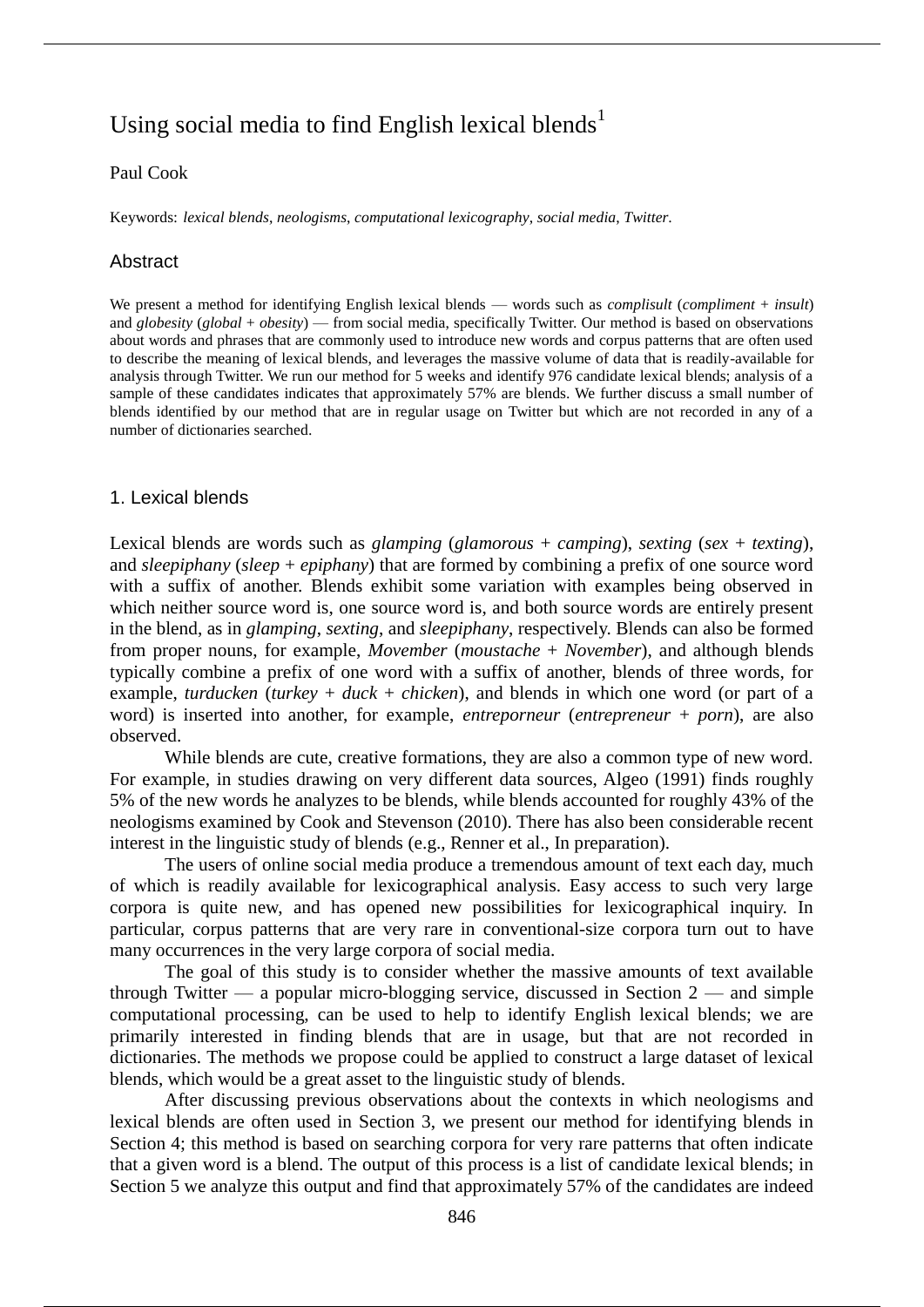blends. We further discuss a small number of the blends identified by our system which are not yet recorded in any of a number of dictionaries searched. We briefly discuss two alternative approaches to identifying blends in Section 6, and finally offer some concluding remarks in Section 7.

# 2. Twitter

Twitter is a micro-blogging service that allows users to post short messages, typically publicly available, of maximum length 140 characters. Tweets — messages posted to Twitter — tend to be of a rather informal register; Twitter is therefore an excellent source of data to search for new blends because it is expected to contain many expressions that would be unlikely to occur in more formal registers. Furthermore, a very large amount of data is available, with Twitter reporting that as of June 2011 roughly 200 million tweets were being sent each day (Twitter, 2011). Crucial to this study, Twitter supports research (and other applications) by allowing easy access to its data.

# 3. Related work

Barrett (2006) discusses an approach to finding lexical items that are new or unrecorded in dictionaries by searching for phrases that often indicate that a word is outside of an author's vocabulary. For example, in the following tweets *another word for*, *referred to as*, and *new term* are indications that the boldface terms are unfamiliar to the authors of these tweets. (In examples of tweets usernames, names, and URLs have been replaced with <USER>, <NAME>, and <URL>, respectively.)

- (1) @<USER> **swag** is another word for style. Swagging B)
- (2) Heard great new term on Today programme. '**Sodcasting**' playing your music in public so loud that others can hear.
- (3) Urban Barns Foods has a unique style of agriculture referred to as **Cubic Farming**.  $<$ URL $>$

Indeed, Barrett (2006) used this process (although not applied to Twitter data) in the writing of a dictionary of lexical items that were otherwise undocumented or under-documented. This approach has the potential to identify lexical items that are very infrequent, which we expect many lexical blends to be. Furthermore, because of the large amount of data available on Twitter, we can search for, and expect to find, many usages of phrases that indicate that a lexical item is new to an author, even if those phrases are rather infrequent in conventionallysized corpora. However, this approach is not able to specifically identify lexical blends.

Cook and Stevenson (2010) present a preliminary statistical approach to automatically distinguishing lexical blends from other types of words. Specifically, for a given target word (blend or otherwise) they identify all pairs of words  $w1$ ,  $w2$  such that — based only on orthography — if the target were a blend its source words could be *w1* and *w2.* They then assign a numerical score to each of these candidate pairs of source words; this score is formulated to be high for pairs that are plausible source words according to a number of previously-observed linguistic properties of blends, and low otherwise. Cook and Stevenson show that blends tend to have a higher scoring candidate pair than non-blends; however,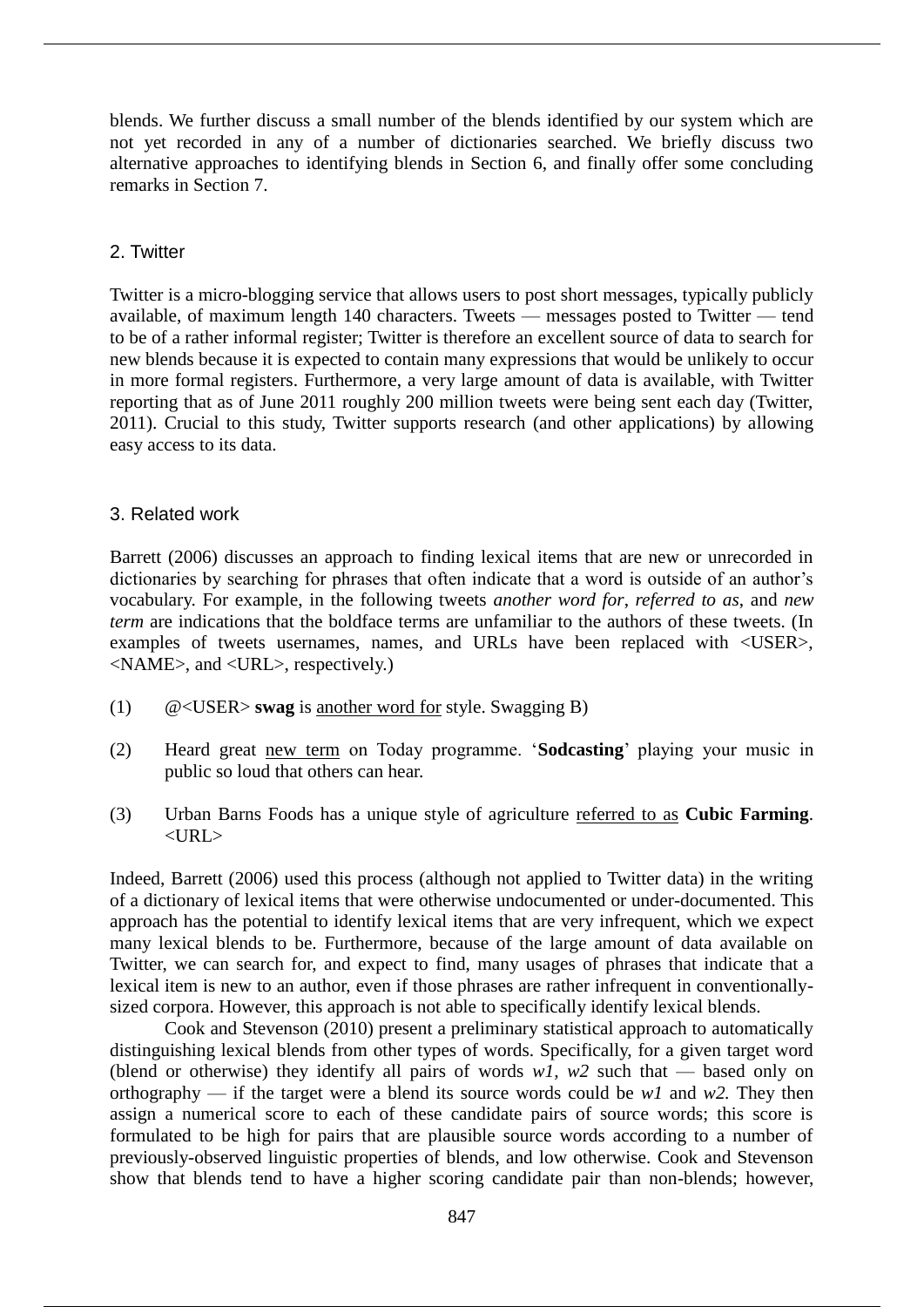although of theoretical interest, their method is quite computationally expensive, and so is not well-suited to identifying blends in the large amounts of text available through social media.

Cook (2010) notes that the meaning of a blend is often indicated by its source words occurring nearby in text. For example, the meaning of *subtweet* (*subliminal* + *tweet*) is explained in the following tweet.

(4) @<USER> it basically means subliminal tweet .. so its subtweet for short

In the following section we present a method for identifying lexical blends that draws on this observation, and Barrett's (2006) observations about phrases that indicate that a word is new.

#### 4. Methods

Our approach to finding lexical blends involves two steps: we first identify tweets containing words or phrases that indicate that a word is new to an author, and we then identify candidate blends amongst those tweets.

We begin with a set of 29 regular expressions matching words and phrases that often indicate that a word is new to an author. This list was formed based on examples of such expressions from Barrett (2006) and by examining entries in the Double-Tongued Dictionary (also edited by Barrett, http://www.doubletongued.org/). Examples from this list, along with examples of strings matching these regular expressions, are given in Table 1.

| <b>THOIC I</b> EAUTHPRO OF TURNING UNDERSTOINS WHY HIMICHING SUITINGS. |                                                   |
|------------------------------------------------------------------------|---------------------------------------------------|
| Regular expression                                                     | Examples of matching strings                      |
| coined the (term word)                                                 | coined the term, coined the word                  |
| <i>i</i> argon for                                                     | <i>jargon for</i>                                 |
| known in $\wedge w +$ (terms speak)                                    | known in technical terms, known in computer speak |
| known to $\wedge w + as$                                               | known to scientists as, known to geeks as         |
| new word                                                               | new word                                          |
| slang (expression phrase) for                                          | slang expression for, slang phrase for            |

**Table 1.** Examples of regular expressions and matching strings.

The Twitter Streaming API (application programming interface, https://dev.twitter.com/) allows us to easily obtain tweets containing specific keywords as they are tweeted. We form queries of keywords corresponding to the 29 regular expressions that often indicate that words are new. For example, for the regular expression 'coined the (term|word)' we form two queries: *coined the term* and *coined the word*. For the 29 regular expressions this results in a total of 58 queries which we then obtain tweets for using the API. The API provides us with tweets containing all of the keywords in a query, but does not guarantee the order of the keywords in those tweets. We therefore use a simple Python program to post-process the resulting tweets to keep only those matching one of the original 29 regular expressions. (See Bird et al. (2009) for an introduction to regular expressions in the context of natural language processing using Python.) We ignore case in all the processing describe in this section.

From the remaining tweets we then use another simple Python program to identify those which potentially contain a lexical blend and its source words. Specifically, we search for any tweet containing a candidate blend *b*, and 2 other words *w1* and *w2* , such that *b* could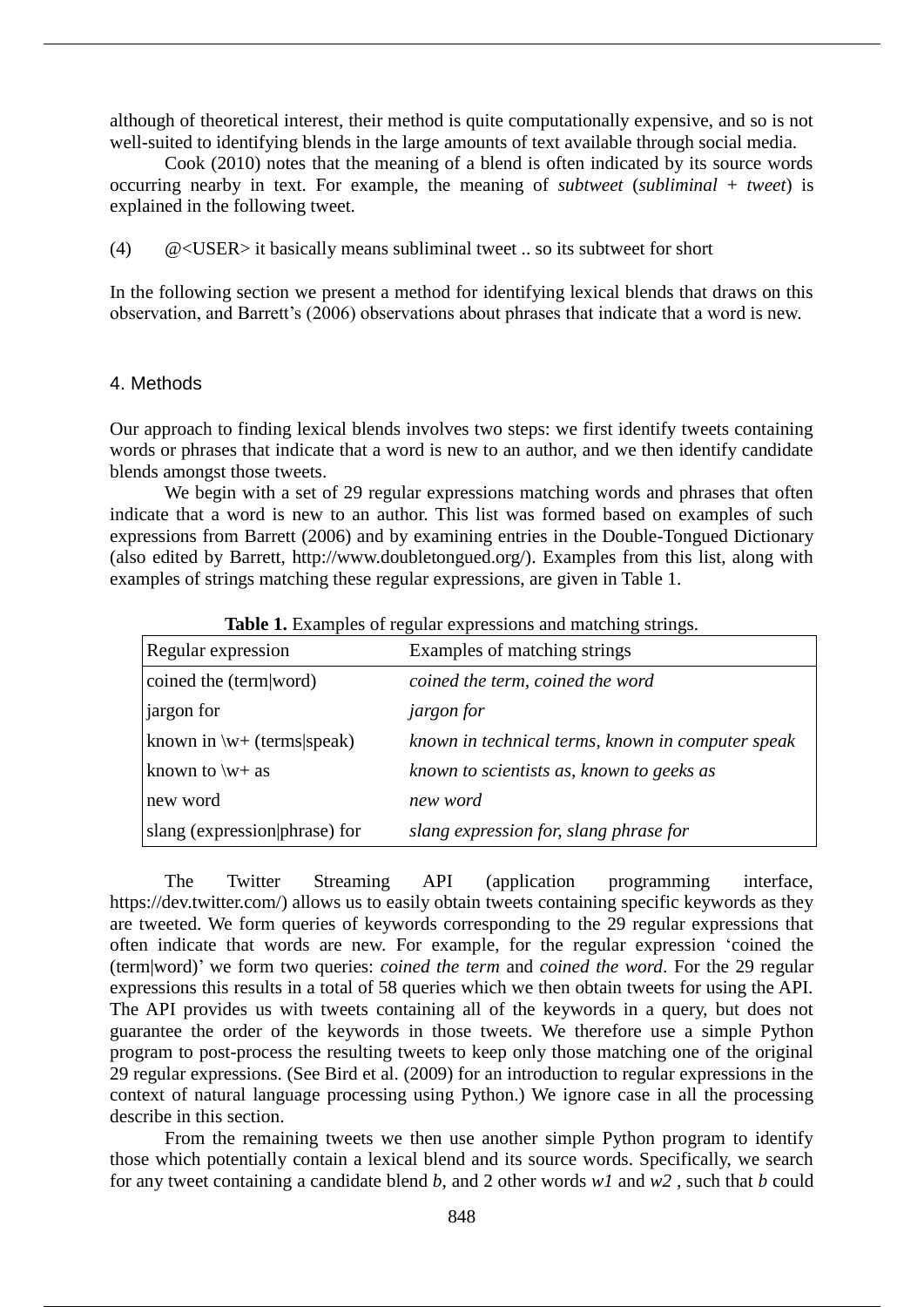potentially be a blend of *w1* and *w2*, that is, *b* can be written as a prefix of *w1* followed by a suffix of *w2* (where here we use the terms *prefix* and *suffix* to refer to the beginning or ending of a string, not morphological affixes). For example, the following tweet is identified as having a candidate blend *carbage* with candidate source words *car* and *garbage*.

(5) Coined new term today for all the garbage and random stuff in my car: "carbage"

To reduce the number of non-blends that are identified as candidate blends by our system, we further introduce a number of simple heuristics. These heuristics will tend to exclude types that are unlikely to be lexical blends, but will of course in some cases cause us to fail to identify some blends. We discuss some of these heuristics, and their shortcomings, below.

We require that a candidate blend consist of only alphabetic characters, and not be included in a large wordlist. (Specifically, we use the wordlist from GNU Aspell 0.60.6.1.) Because g-clipping (e.g., *talkin* for *talking*) is so common on Twitter, we expand the wordlist to include such forms. This wordlist restriction prevents our method from identifying many (in-vocabulary) non-blends that happen to appear in contexts that could be explaining the meaning of a blend. However, this restriction does prevent us from identifying blends that are homonyms of words in the wordlist. For example, *chugger* is a blend of *charity* and *mugger*, but this lemma also has a non-blend usage related to fishing, which is included in some dictionaries (e.g., "chugger, n.". OED Online. December 2011. Oxford University Press. 29 February 2012 http://www.oed.com/view/Entry/264315?redirectedFrom=chugger). (*Chugger* happens to not be included in the wordlist we use, so this particular case is not a problem for us; this example is only intended to illustrate the kind of problem that could be encountered.) We further require that a candidate blend be at least six characters in length because shorter words are more likely to have a possible interpretation as a blend than longer words. This length restriction prevents short non-blends from being incorrectly identified as blends, but this of course comes at the cost of not being able to identify shorter blends, for example, *spork* (*spoon* + *fork*).

We further restrict the blends identified according to a number of heuristics related to their candidate source words. Following Cook and Stevenson (2010), we require that both candidate source words contribute at least two characters to a candidate blend. Again this heuristic prevents an overly-large number of non-blends from being identified, but comes at the cost of missing any blend in which a source word only contributes a single letter, for example, *vortal* (*vertical* + *portal*). We also require that the stem of neither candidate source word — as obtained from the algorithm of Porter (1980) — correspond to the stem of the candidate blend or the blend itself, and furthermore that the material that the second candidate source word contributes to a candidate blend not correspond to an inflectional suffix. We further require that the first candidate source word not be a prefix of the second candidate source word, and that the second candidate source word not be a suffix of the first candidate source word.

In Twitter, words are commonly lengthened, often for emphasis, as in the following example.

(6) aaaaaaaaaaaaah I looove this...<NAME> touching <NAME>'s faceeeee

Such lengthened forms are unlikely to be lexical blends. To avoid identifying such forms as blends, we use a heuristic inspired by Kaufmann and Kalita (2010), and require that all candidate blends not have a sequence of more than three repeated characters.

The focus of the present study is English lexical blends. The tweets matched by our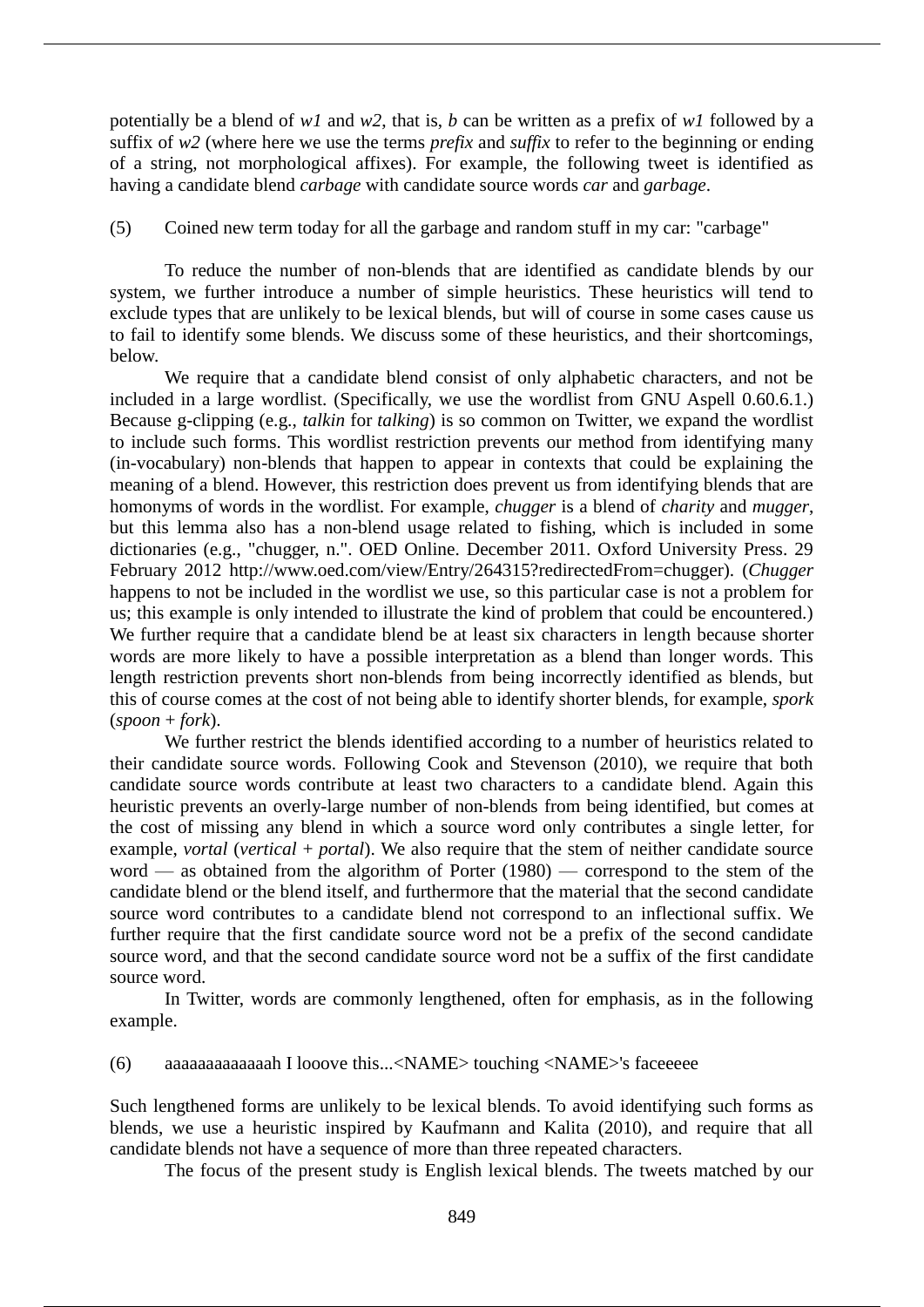regular expressions will tend to be written in English, but this is not always the case. The Twitter API provides information regarding the language of a given tweet, but many non-English tweets are labelled as English. We therefore use a state-of-the-art automatic language identification tool (Lui and Baldwin, 2011) to identify and remove non-English tweets.

In the following section we discuss the results of applying this method for identifying lexical blends from Twitter.

#### 5. Results

We run a program implementing the method described in Section 4 for five weeks from late September to early November 2011. Some statistics about the number of tweets processed are presented in Table 2. (The total number of tweets is estimated based on Twitter's (2011) claims about the rate of tweets.) English tweets containing both a regular expression indicating that a word is new and a candidate blend are clearly rather rare; the frequency of such tweets is roughly 0.25 per million. Nevertheless, given the massive volume of data available through Twitter, we find roughly 49 such tweets per day. At this rate we are not overwhelmed by the number of hits, but still have enough data to work with that the findings are interesting. Among the 1717 tweets containing a candidate blend, there are 976 unique candidate blends.

| Number of tweets                          |               |
|-------------------------------------------|---------------|
| Total (estimated)                         | 7 000 000 000 |
| Matching a regular expression             | 346 140       |
| English and matching a regular expression | 336 399       |
| Containing a candidate blend              | 1717          |

**Table 2.** The number of tweets at various stages of processing.

To determine whether the candidate blends identified by our system are indeed blends, we annotate a random sample of 100 candidates. Based only on their usage in the tweets in which they were identified as candidates, 57 of the candidate blends are judged to be blends and have an interpretation corresponding to their respective candidate source words. It is unclear what level of precision is required for this method to be a practical lexicographical tool; however, Church (2010) notes that in a project on updating a thesaurus, an automatically-generated list of candidates having a precision of 10% was viewed as successful. Although requirements certainly vary from project to project, 57% precision is likely high enough to be useful in at least some cases, and in particular, our application of building a dataset of lexical blends.

We now consider how widely-used the candidates identified by our proposed method are. Although nonce formations and blends with very limited usage might be important to include in a dataset of blends intended for some purposes — such as documenting the full range of creativity observed in lexical blending — we are also interested in identifying which blends are in regular usage. The frequency of a term is an important indication of its salience, but the diversity of its usages and time span over which it has been observed are also important factors (e.g., Sheidlower, 1995; Metcalf, 2002). In this preliminary analysis we identify candidate blends that — in a sample of approximately 750 million tweets collected from September to November 2011 — are used in English tweets by at least 5 different users over a time span of at least 2 weeks. (The criteria of 5 different users and a 2 week time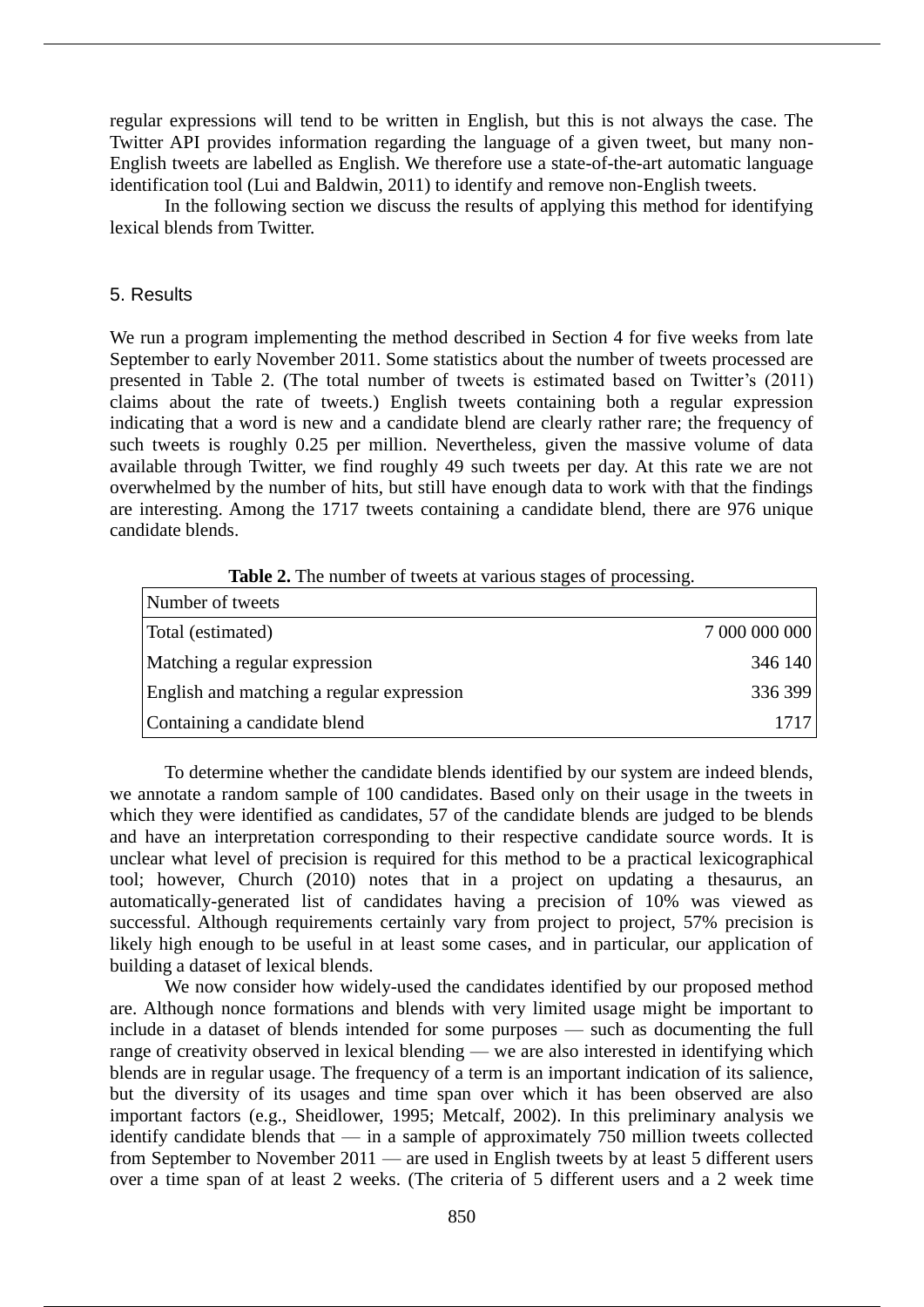period were chosen for this preliminary analysis, but could easily be set as appropriate for future analyses.) 453 of the 976 candidate blends meet these criteria. (Of the 57 items judged to be blends in the analysis in the previous paragraph, 20 meet these usage criteria.) This encouraging finding indicates that many of the candidates identified by our proposed method are not nonce formations, and might be (or might have been) in somewhat regular usage. Examples of well known blends identified by our method and meeting these usage criteria include *glocal* (*global* + *local*), *jeggings* (*jeans* + *leggings*), and *staycation* (*stay-at-home* + *vacation*).

One limitation of these usage heuristics is that a wordform for a blend might also have non-blend usages. For example, *stilly* is identified as a blend of *stupid* and *silly*, but *stilly* is also used to refer to Stillwater, Oklahoma, and this sense of *stilly* appears to be much more frequent. Blends which are potentially misspellings of other words pose similar problems. For example, *clearned* is found to be a blend of *cleared* and *cleaned*, but it is difficult to judge whether instances of *clearned* correspond to this blend interpretation, or simply to *cleaned* or *cleared* spelt in a non-standard way. This type of problem is rather common given that Twitter contains many such non-standard forms.

Furthermore, in a small number of cases we identify two types corresponding to the same lemma; for example, we find both *twatch* (*Twitter* + *watch*) and *twatching* (*Twitter* + *watching*). Similar challenges have been previously noted (e.g., Barnhart, 1985), and although additional processing (e.g., applying a lemmatiser) could potentially address some of these issues, further lexicographical analysis is required to determine which of these items are regularly used as blends. Nevertheless, such usage heuristics are useful for selecting candidates for further analysis.

We now examine a small number of candidate blends in more detail. For this analysis we focus on blends that appear to be in usage on Twitter, but that are not recorded in dictionaries. 79 of the 976 candidate blends meet the above usage criteria, and are not found in any dictionary searched by OneLook (http://www.onelook.com/). OneLook provides information about which of several online dictionaries, including UrbanDictionary (http://www.urbandictionary.com/), have an entry for a given headword; nevertheless, the information provided by OneLook for UrbanDictionary appears to be incomplete, so we also independently search UrbanDictionary. Although the contributors to UrbanDictionary do not necessarily adhere to any lexicographical principles, we include it in our search only to focus on the least-documented candidate blends.

We annotate the 79 candidate blends as to whether they are blends in the same manner as before (i.e., based only on the tweets in which they are identified as candidates) and find 30 to be blends of their candidate source words. We examined concordance lines from Twitter for each of these 30 blends and chose 10 to discuss further below.

 *Crasins (cranberries + raisins):* This blend refers to dried cranberries, which are made through a process similar to that which is used to make raisins from grapes. The term *Craisins* is a registered trademark, and appears to be more frequent on Twitter, but *crasins* is also in regular usage.

 *Dalaric (Damon + Alaric):* Damon Salvatore and Alaric Saltzman are fictional characters on the television show *The Vampire Diaries*, with *Dalaric* used to refer to the pair of characters or their relationship. Blends are often formed from the names of fictional characters, particularly in fan fiction, with examples related to *Harry Potter* including *Dramione* (*Draco Malfoy* + *Hermione Granger*) and *Snarry* (*Severus Snape* + *Harry Potter*). Blends of names are also common outside of fiction, with celebrity examples including *Brangelina* (Brad Pitt and Angelina Jolie) and *Bennifer* (Ben Affleck and Jennifer Lopez).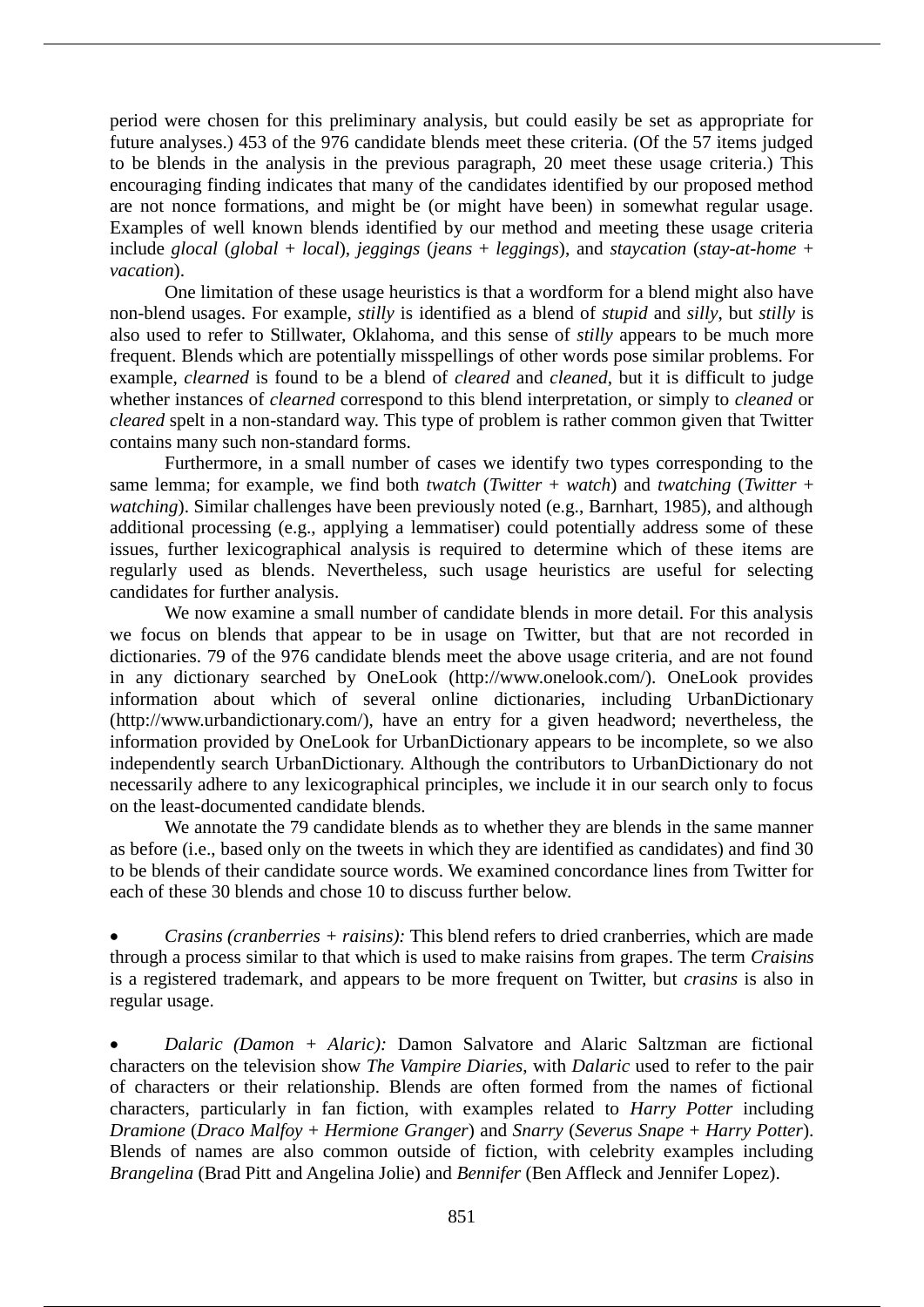*Julielmo* (*Julie* + *Elmo*): This is a blend of the names of two musicians, Julie Anne San Jose and Elmo Magalona.

 *Mocial* (*mobile* + *social*): This blend refers to the combination of mobile devices and social media, for example, 'We're gearing up for Internet Retailing next week! Read @<USER> thoughts on mocial marketing before the show: <URL> '

 *Neature* (*neat* + *nature*): This blend is often used in the expression *neature walk*, for example, 'Out on a neature walk through the Arboretum. What a beaut of a day!  $@<sub>1</sub> \& SSER>$ '. *Neature Walk* is the title of a series of popular online videos.

 *Piloga* (*pilates* + *yoga*): This blend refers to a type of exercise that combines pilates and yoga. Other blends are also used to refer to combinations of these exercises, for example, *yogalates*.

 *Raincouver* (*rain* + *Vancouver* ): This blend is often used as a hashtag (e.g., *#raincouver*), but is also common in unmarked contexts, for example, 'Oh no, Raincouver has reared its ugly head. It is November after all. Don't forget your umbrella today!' Place names are often used as source words in blends, with other examples including *Winterpeg* (*winter* + *Winnipeg*) and *perthonality* (*personality* + *Perth*).

 *Sockos* (*socks* + *Chacos*): This blend refers to wearing socks with Chacos, a brand of sandal. This blend appears to be the least frequent of those presented in this section, but we include it here because we are still able to find numerous usages that seem to correspond to it, for example, 'Oh sockos... so comfy... idk y its such a fashion fo-pah!!!' and 'RT @<USER>: Wore Sockos for the first time tonight.. Guess I can't make fun of  $@<sub>USER></sub>$  and  $@<sub>USER></sub>$ anymore cause they fe ...'

 *Twiple* (*Twitter* + *people*): This blend is often used in the context of greeting or parting, for example, 'Good afternoon twiple.....very very late start today but a good one' and 'Ok, time to sleep... Nite twiple'.

 *Twittership* (*Twitter* + *friendship*/*relationship*): This blend is commonly used on Twitter, for example, '@<USER> My hockey team? That's too personal. At this stage. Of our twittership.' An alternative, non-blend analysis of *Twittership* would be *Twitter* combined with the suffix *-ship*, influenced by words such as *sistership*, and *broship*. Furthermore, this lemma also appears to have a second but less frequent sense, not corresponding to a lexical blend, patterned on words such as *readership* and *viewership*, for example, 'Morning twittership. Another day to make a difference, how will you spend it?'

# 6. Discussion

The method we propose for identifying lexical blends involves two key steps: 1.) finding tweets matching regular expressions that indicate that a word is new, and 2.) finding candidate lexical blends amongst those tweets. In this section we consider the contribution of these individual steps. We begin by annotating a random sample of 100 of the 336 399 English tweets matching a regular expression (see Table 2). Amongst these tweets we find six usages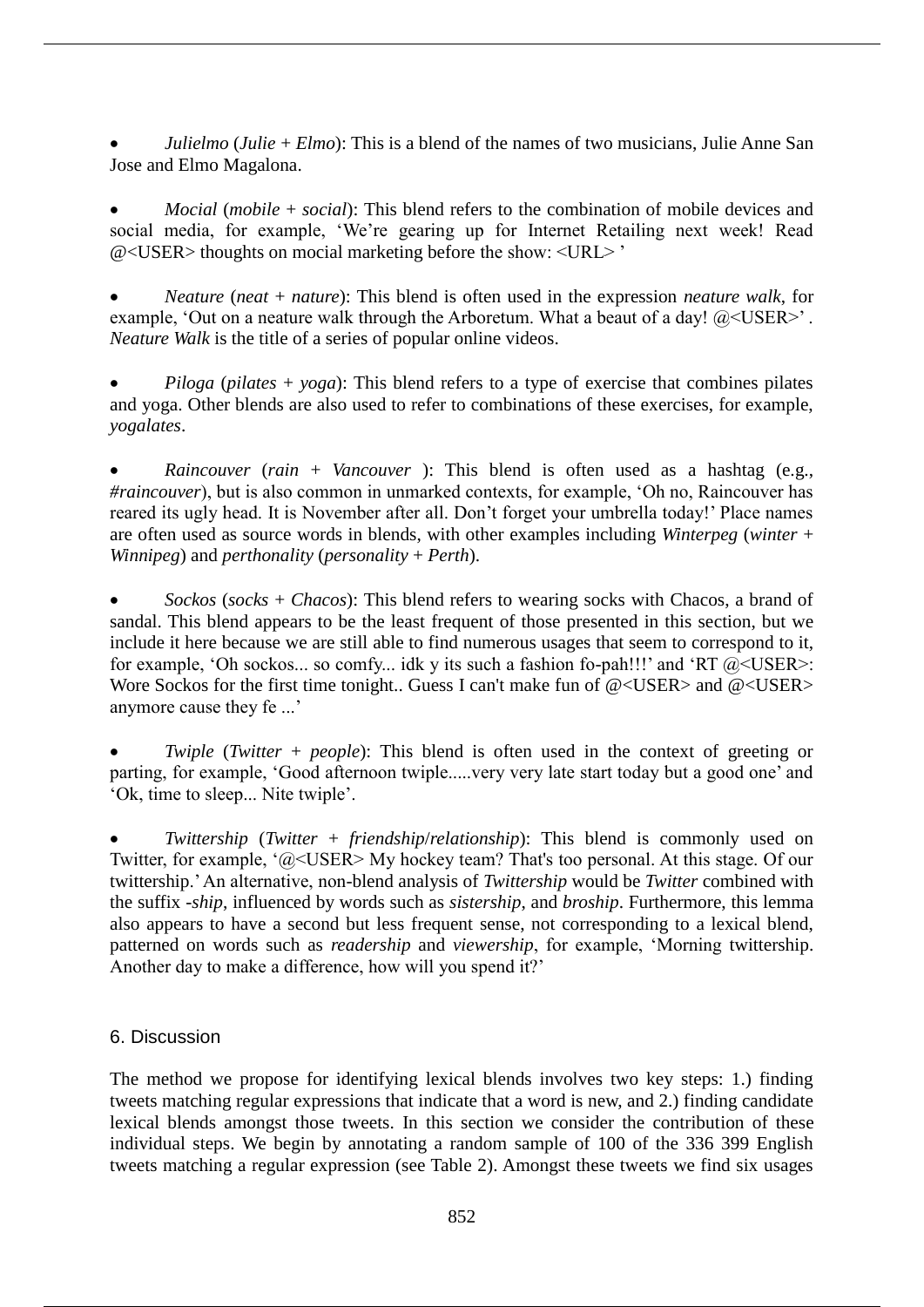of lexical blends. These figures are not directly comparable to those of the previous section (in particular because the judgements in the present section are for tweets, not candidate blends, and do not consider the blends' source words) but clearly the rate of tweets containing a blend amongst tweets just matching a regular expression is relatively low.

We now consider the number of blends found amongst those tweets which include a candidate blend, but which do not necessarily match one of the 29 regular expressions. In this case we are no longer interested in specific keywords and so cannot use the Twitter API as we have until this point, that is, to only obtain those tweets matching particular keywords. Instead, we must retrieve and process a sample of all tweets from the Twitter API. By default Twitter provides access to a random sample of approximately 1% of all tweets (known as the "Spritzer"), but grants access to an approximately 10% sample, referred to as the "Gardenhose", upon request in some cases. For this analysis we obtained access to the Gardenhose, and retrieved all tweets from this source for 1 day during the period over which we collected the data for this study. This amounts to roughly 19 million tweets of which approximately 12 million are classified as English according to our statistical language identification tool. We find 2291 unique candidate blends amongst these English tweets. We randomly select 100 of these candidates to analyze. Based only on their usage in the tweets in which they were identified as candidates, we find 14 to be blends of their respective candidate source words. This indicates that the rate of lexical blends is higher amongst candidates obtained from tweets containing a candidate blend and a regular expression indicating that a word is new, than amongst candidates from tweets just containing a candidate blend; however, it does appear that a greater number of blends can be found by processing the Gardenhose than by our proposed 2-step approach, but this comes at the cost of manually examining a greater number of noisy candidates. Furthermore, our proposed approach requires only the default access level for the Twitter API, and has substantially lower computational cost than an approach which processes the Gardenhose.

## 7. Conclusions

This paper presented a simple computational method for identifying English lexical blends by exploiting the massive amount of text available on Twitter. When applied to five weeks of data, the proposed method identified 976 candidate blends; analysis of a sample of these candidates indicated that 57% are blends. We further discussed a small number of blends identified by our method that are not recorded in dictionaries, but that were found to be in regular usage on Twitter.

To date we have run our proposed method for identifying English lexical blends for approximately 5 months and have identified over 7000 unique candidate blends. In the future we plan to analyze many more of the candidates identified by our system to produce a dataset of blends, which we intend to make publicly available. Given the large (and growing) number of candidate blends to analyze, we intend to make use of statistical computational methods, similar to those of Cook and Stevenson (2010), to rank the candidates according to their plausibility as blends.

To encourage further research on lexical blends and the use of Twitter for lexicography, and to make it easier to verify the findings of this paper, computer programs implementing the presented approach to identifying lexical blends (the programs discussed in Section 4) have been made available on the author's website (www.cs.toronto.edu/~pcook).